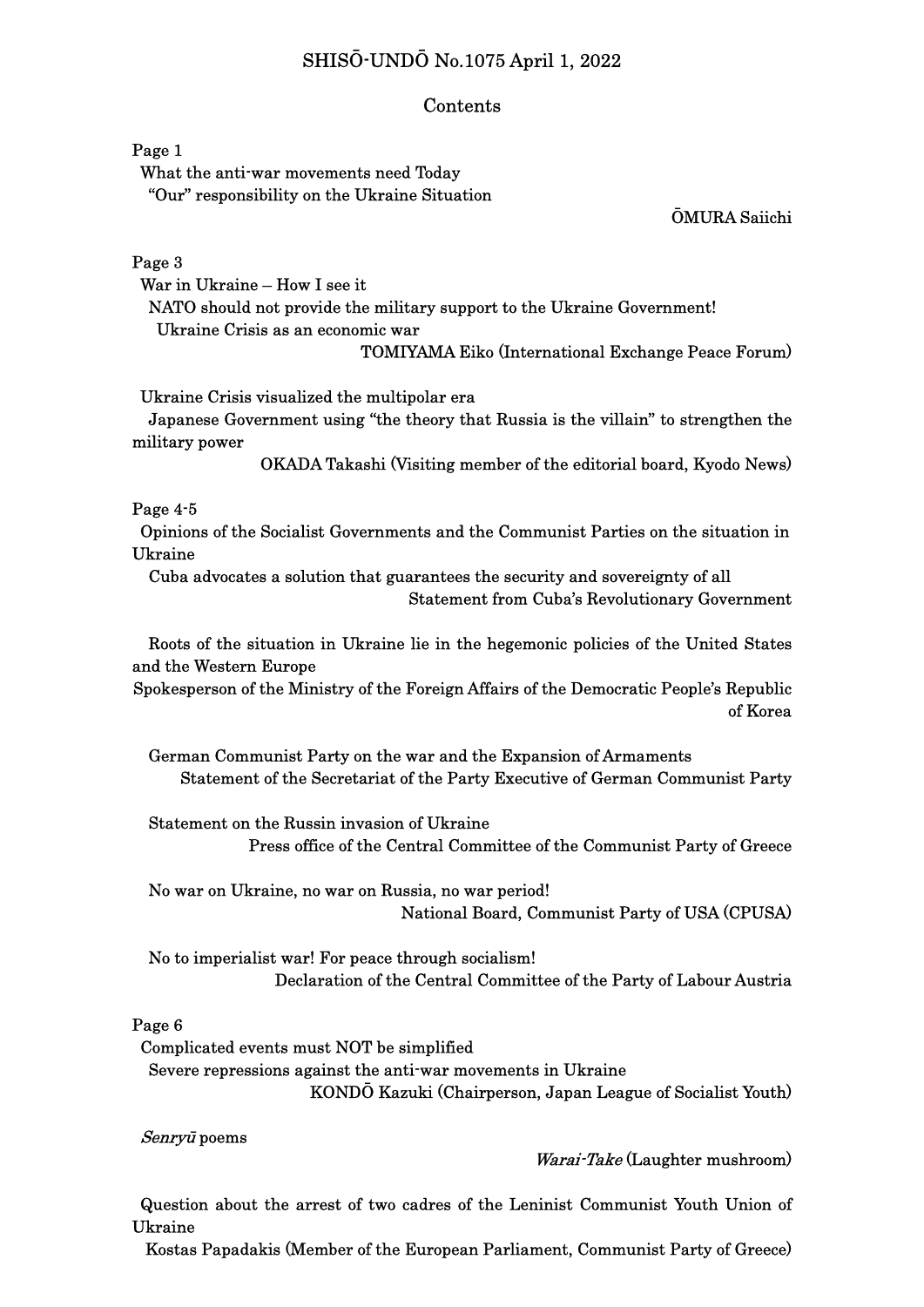International brief note - Now in the world

 Cuba.: Cuba to host the International Meeting of Communist and Workers' Parties in 2022

Editorial office

# Page 7

Essay

 Actual situation of the solidarity between the Japanese working class and the Korean working class in the early 1920s

Gang Seong-eun (Research advisor, Korean Problem Research Center of Korea University)

 Counselors working in the universities and colleges are "the workers" Shobi University must withdraw the unfair dismissal! SUDA Mitsuteru (General Secretary, National Union of General Workers Tokyo Tobu)

# Illustration report

Freelance writer A reported about the examination of the witness at the trial of the sexual harassment and the unpaid wages

## HIROHAMA Ayako

# Page 8-9

March 5 Tokyo Rally Celebrating the International Women's Day 2022 held making the strong appeal for anti-war and peace, and against the amendment to the **Constitution** 

Report

 March 5 Tokyo Rally Celebrating the International Women's Day 2022 Against amendment to the Constitution! Against wars! Let us rise the voices and take actions

Editorial office

Special report

 About the national education of Korean residents in Japan and the peace in the East Asia

Park Ilbun (Former reporter, "The Choson Sinbo")

Report from the workplace of the struggle (1)

 Struggle to support to revoke the dissolution of the workers of the Union of Korean subsidiary of Sanken Electric

OZAWA Kuniko (Association to support the Union of Korean subsidiary of Sanken Electric)

Report from the workplace of the struggle (2) Struggle against the unfair dismissal of United Airlines workers KIRA Noriko (Plaintiffs of the suit against United Airlines)

Report from the workplace of the struggle (3) Struggle against the New U.S. military base at Henoko in Okinawa AOKI Hatsuko (Kantō block of the Conference of anti-war one-tsubo landowners at Okinawa)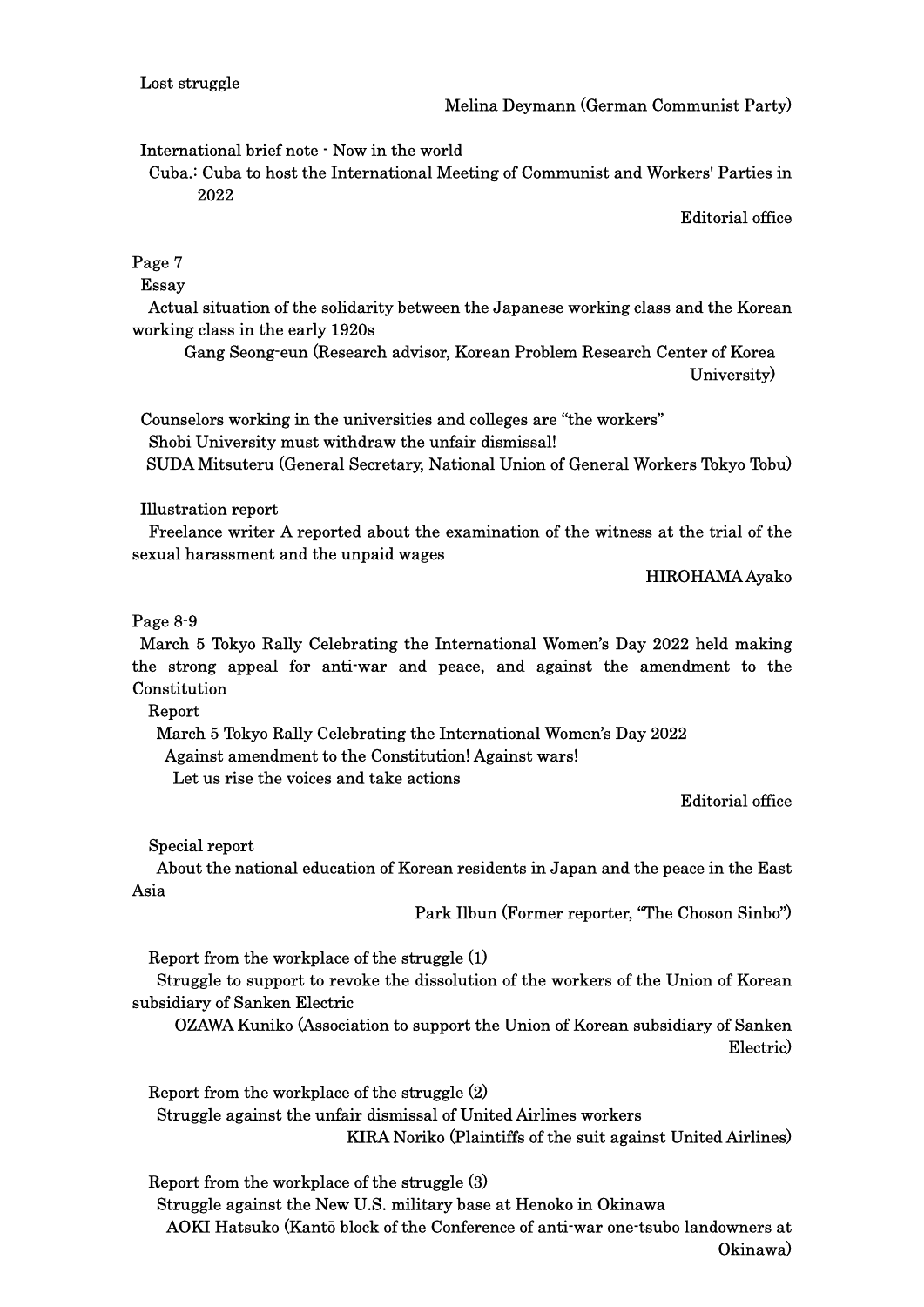From the questionnaires to participants of the Rally

Headlight column

Keep it up! The Korean Council for Justice and Remembrance

Page 10

How we watch the situation of the Korean Peninsula (13)

 Democratic People's Republic of Korea tested for the program to develop the reconnaissance satellite

Lee Jun-Sik (Professor, Korea University)

Youths with the childhood thyroid cancers took the case to court against the Tokyo Electric Power

 Let us not allow denial of the damages, let us let the Tokyo Electric Power admit the responsibility for the accident and let us establish a mechanism for the permanent relief KAIDO Yūichi (Vice representative of the lawyers for plaintiff)

Voices of the victims of the nuclear power plant accident (34)

 Supreme Court rejected the appeal of the Tokyo Electric Power, High Court decision became the final

Court struggle for more than 10 years is finally settled

KOKUBU Tomio ("So-So (Soma and Futaba) Association" of the victims of Fukushima nuclear power plant accident)

Page 11

Report 2022 from Okinawa (4)

Let us organize a demand to return Camp Schwab

NISHIURA Akihide (Nago City resident)

From the readers postcards Dear Mr. HANAI Yoshitaku

AZATO Migeru (Saitama Prefecture resident)

Reading the worker's report written by TASHIRO Yuki SUGITA Eri (Saitama Prefecture resident)

 Reason why being blue about "the multicultural coexistence" IIJIMA Satoshi (Tokyo resident)

TSUJIMOTO Kiyomi, former MP, will talk about the Constitution on April 14, 2022

Page 12

Reading "As an Independent Nation" Making myself an "authority" SUGIYAMA Yūdai (Part-time lecturer, Nishogakusha University)

Piercing Reproach column Double standards look ugly

 What I should do Watching the film "Ushiku" (Directed by Thomas Ashe)

YAMAMOTO Emiko (HOWS class member)